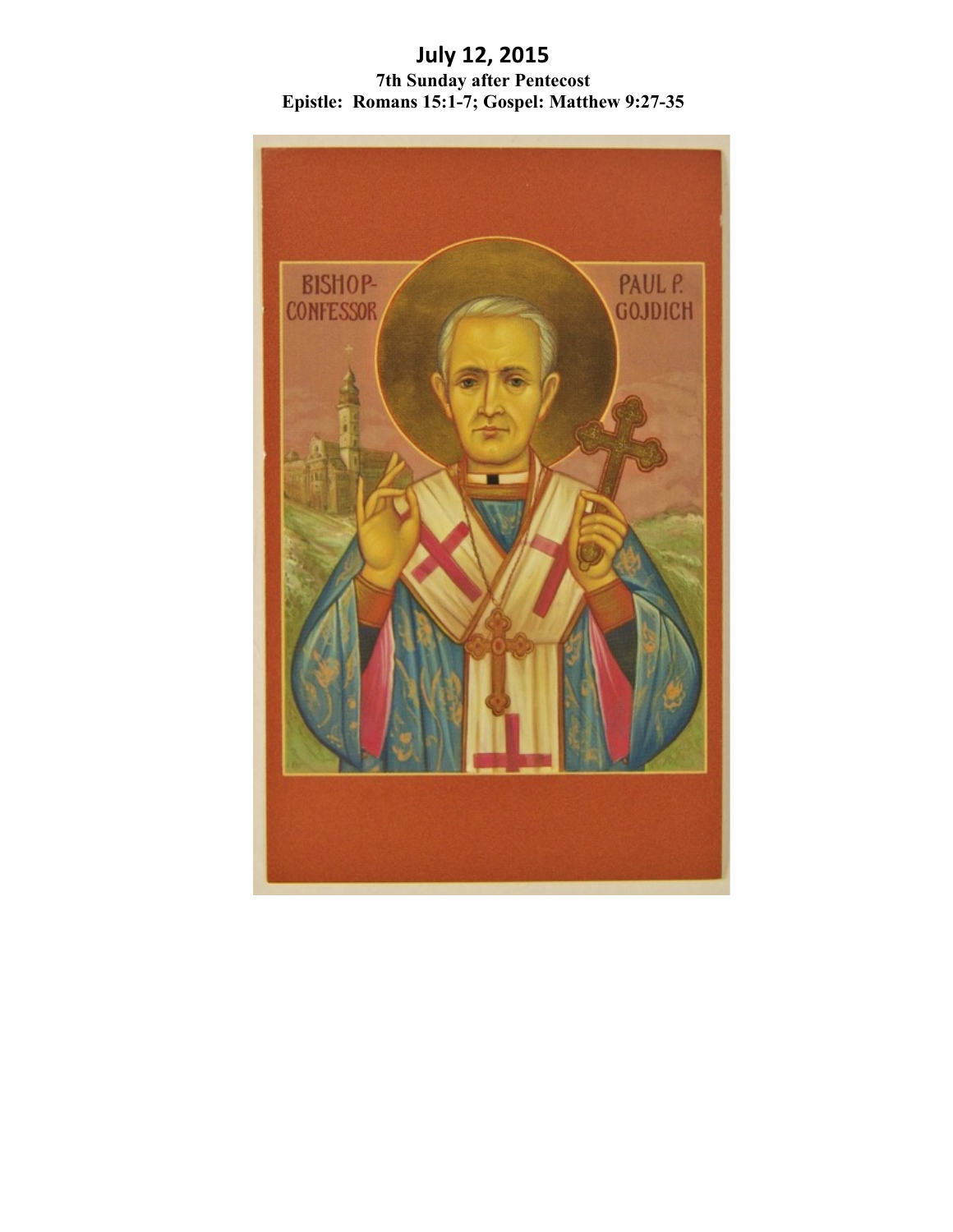

# **Holy Protection of Mary Byzantine Catholic Eparchy of Phoenix Our Lady of Perpetual Help Byzantine Catholic Church Bishop: His Grace Bishop Gerald Dino**

Rectory (505) 268-2877 (505) 256-1787 Frchris.zugger@gmail.com abbaolph@gmail.com www.frchriszugger.com

**Father Artur Bubnevych, Pastor Father Christopher Zugger (pastor emeritus)**

1837 Alvarado Dr. NE Albuquerque, New Mexico 87110 Parish Office: (505) 256-1539 Fax: (505) 256 1278 www.olphnm.org

### **SCHEDULE:**

**Sunday:** Rosary 8:30 am Festal Matins 9:00 am Divine Liturgy 10:00 am

Monday, Divine Liturgy 9:00 am Tuesday, Divine Liturgy 9:00 am Wednesday OLPH Devotions, 5:30 pm Divine Liturgy 6:00 pm Friday, Divine Liturgy 6:00 pm **Saturday**: Great Vespers 5:00 pm Divine Liturgy 6:00 pm

#### **OFFICE HOURS:**

Monday - Friday: 10:00 am – 4:00 pm Thursday OFF

**Parish Advisory Board Members:** Dorothy Curl, Dave Dark, Lubomyra Kmetyk, Brian Fitzpatrick, Harry DeLap

**Parish Finance Council Members:** Matthew Blain & Eva Schuler

**Confession Schedule (Mystery of Reconciliation):** 9:30-9:50 am on Sundays, before or after weekday Liturgies, or by appointment with Father

**Mysteries of Baptism/Chrismation/Eucharist:** Must be arranged three months in advance. (Pre-Jordan requirement)

**Mystery of Crowning:** Must be arranged six months in advance

(Pre-Cana requirement)

**Sick and Shut-Ins:** It is the family's responsibility to notify the parish office when a parishioner is in the hospital or confined to home because of sickness or old age. Father will bring the confined person the Holy Mysteries on a regular basis. It is recommended that one receive the Anointing of the Sick before any major surgery. Please don't let the priest be last to know that someone is ill!

**Eastern Christian Formation Program**: All grades meet every Sunday after Liturgy for 45 min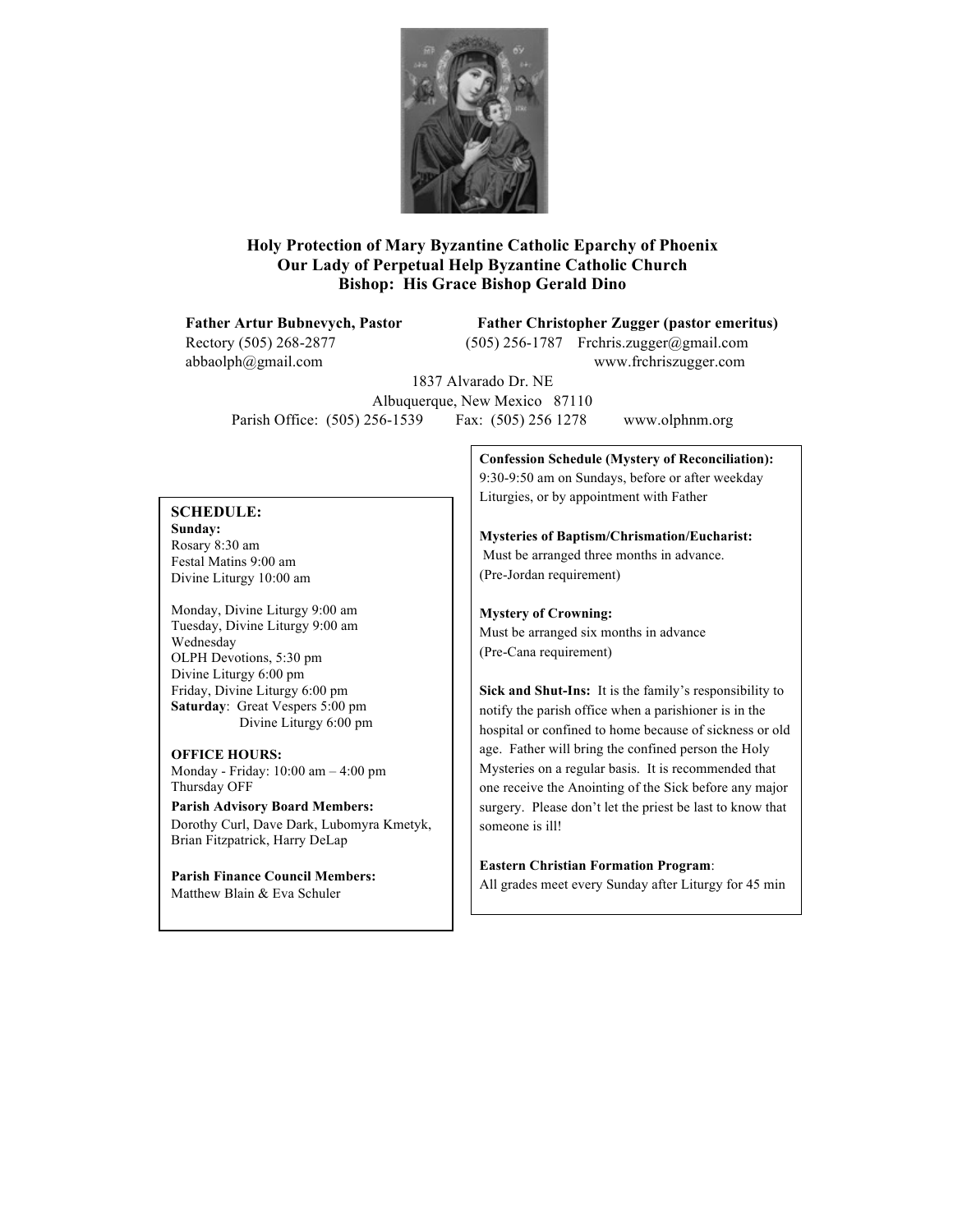**Welcome to our Church! If you are looking for a spiritual home, contact Father Artur or the office staff for more information. God bless you.**

| Today                 | $8:30 \text{ am}$<br>$9:00 \text{ am}$<br>10:00 am                                                 | Rosary<br><b>Festal Matins</b><br>Divine Liturgy for Parish Family & Friends<br>Fr. Chris: +Kevin McCarragher by Ann Rajala                |  |  |  |
|-----------------------|----------------------------------------------------------------------------------------------------|--------------------------------------------------------------------------------------------------------------------------------------------|--|--|--|
| Monday<br>July 13     | <b>Synaxis of the Archangel Gabriel</b><br>$9:00$ am<br>7:00 pm                                    | Epistle: 1 Corinthians 9:18-18; Gospel: Matthew 16:1-6<br>Divine Liturgy<br>Blessing on Tom & Rafael Plut<br><b>Advisory Board Meeting</b> |  |  |  |
| Tuesday               | <b>Aquila Apostle</b>                                                                              |                                                                                                                                            |  |  |  |
| July 14               | $9:00$ am                                                                                          | Epistle: 1 Corinthians 10:5-12; Gospel: Matthew 16:6-12<br>Divine Liturgy                                                                  |  |  |  |
|                       |                                                                                                    | Blessing on Ed & Cindy Loescher                                                                                                            |  |  |  |
| Wednesday<br>July 15  | <b>Vladimir the Great Equal to the Apostles</b><br>Epistle: Galatians 1:11-19; Gospel: John 10:1-9 |                                                                                                                                            |  |  |  |
|                       | 5:30 pm                                                                                            | <b>OLPH Devotions</b>                                                                                                                      |  |  |  |
|                       | $6:00$ pm                                                                                          | Divine Liturgy; +John Robert Larkin                                                                                                        |  |  |  |
|                       | by James & Cynthia Larkin                                                                          |                                                                                                                                            |  |  |  |
|                       |                                                                                                    | Fr. Chris; +Robert Frank by M/M Sven Svensson                                                                                              |  |  |  |
|                       | <b>Athenogenes Bishop-Martyr</b>                                                                   |                                                                                                                                            |  |  |  |
| <b>Thursday</b>       |                                                                                                    |                                                                                                                                            |  |  |  |
| July 16               |                                                                                                    | Epistle: 1 Corinthians 10:28-11:7; Gospel: Matthew 16:24-28                                                                                |  |  |  |
|                       |                                                                                                    |                                                                                                                                            |  |  |  |
| <b>Friday</b>         | <b>Bl. Paul Gojdich - Martyr</b>                                                                   |                                                                                                                                            |  |  |  |
| July 17<br>$<\!\!\!<$ | $6:00$ pm                                                                                          | Epistle: 1 Corinthians 11:8-22; Gospel: Matthew 17:10-18<br>Divine Liturgy                                                                 |  |  |  |
|                       |                                                                                                    | Special Intention by Lillian Murphy                                                                                                        |  |  |  |
| <b>Saturday</b>       | <b>Hyacinth and Emilian Matyrs</b>                                                                 |                                                                                                                                            |  |  |  |
| July 18               |                                                                                                    | Epistle: Romans 13:1-10; Gospel: Matthew 12:30-37                                                                                          |  |  |  |
|                       | 5:00 pm                                                                                            | <b>Great Vespers</b>                                                                                                                       |  |  |  |
|                       | $6:00$ pm                                                                                          | Divine Liturgy                                                                                                                             |  |  |  |
|                       |                                                                                                    | Blessing on Debbie Sanchez and her family                                                                                                  |  |  |  |
| Sunday                |                                                                                                    | Sunday of the Fathers of the Six Ecumenical Councils                                                                                       |  |  |  |
| July 19               |                                                                                                    | Epistle: 1 Corinthians 1:10-18; Gospel: Matthew 14:14-22                                                                                   |  |  |  |
|                       | $8:30$ am<br>$9:00$ am                                                                             | Rosary<br><b>Festal Matins</b>                                                                                                             |  |  |  |
|                       | $9:30$ am                                                                                          | Confessions                                                                                                                                |  |  |  |
|                       | 10:00 am                                                                                           | Divine Liturgy for Parish Family & Friends                                                                                                 |  |  |  |
|                       |                                                                                                    | <b>Blessing of Motor Vehicles</b>                                                                                                          |  |  |  |
|                       | Eternal Lamp:                                                                                      | Fr. Chris: +Margery Murray 16 <sup>th</sup> Anniversary<br>+Margery Murray by daughter Ann Rajala                                          |  |  |  |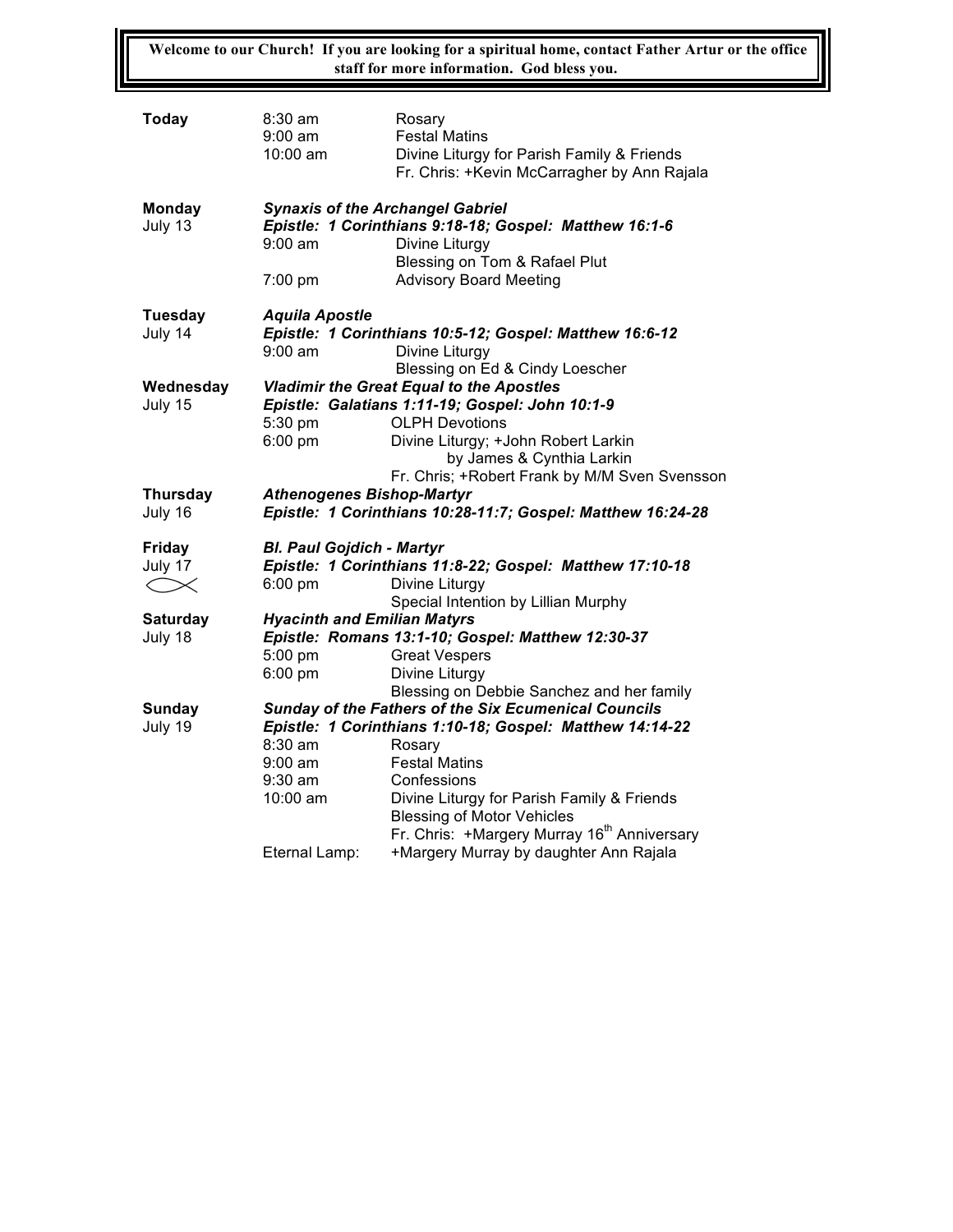### Physician and Help of those in sickness, Redeemer and Savior of the infirm; O Master and Lord of all, grant healing to your servants. Be clement, show mercy to those who have sinned much, and deliver them, O Christ, from their Iniquities, that they may glorify Your might divine!

Fr. Julian Gnall Fr. Anthony Romero



Rov Smith Sven & Barbara Svensson Michele Koetter Abraham Haddad **Lillian Murphy** Stephen Horner Demetrius Yackanich Jenny Ford Marilyn Fore Robert Hasaka Frank & Martha Arden Pricilla Hughes Sharif Rabadi Threima Leech

Paola Terlaza Henry Zugger John & Margie Disque Phillip Fall Walter Jakymiw Olga Bodnar Frances Brannan John Deflice Kristoff Rajala Jordan Smith Marge Merrills Maggie Batsel Katrina Anderson **Belita Halber** Mike Harahuc

Laura Dominguez Robert Zadel **William Frank** Joseph Koetter Mary Nell Preisler Jackie De Paolis Donny Terry Mary Murphy Lorraine Hubbell Quintin Santamaria & Family **Heather Mattax Larry Bennett** Chris Overlin Mary Ellis Tony Lucero

Prayers in honor of and to the Blessed Virgin are a powerful weapon against sin, and for healing.

Glorious Mysteries are recited on Sunday, Tuesday & Thursday; Joyful Mysteries on Monday & Saturday; Sorrowful Mysteries on Wednesday & Friday.

If you recite the Rosary at home, please offer these intentions, and join us on Sunday at 8:30 am. Those who recite the Akathist to the Mother of God or the Rosary receive a partial indulgence when they do so in private, plenary indulgence when they do so as a group



# **Intentions of the Rosary**

1<sup>st</sup> Decade: Help for persecuted Catholics, especially in communist and Islamic states

- 2<sup>nd</sup> Decade: Spiritual and physical growth of our parish and the Byzantine Catholic Church 3<sup>rd</sup> Decade: Increase in vocations to priesthood, diaconate, and consecrated life to serve
- **Byzantine Catholic Church** the
- 4<sup>th</sup> Decade: Repose of the souls who have no one praying for them
- 5<sup>th</sup> Decade: Healing of the sick in body, mind and soul

# **Holy Father's Intentions for July**

Universal: Politics. That political responsibility may be lived at all levels as a high form of charity.

Evangelization: The poor in Latin America. That, amid social inequalities, Latin American Christians may bear witness to love for the poor and contribute to a more fraternal society.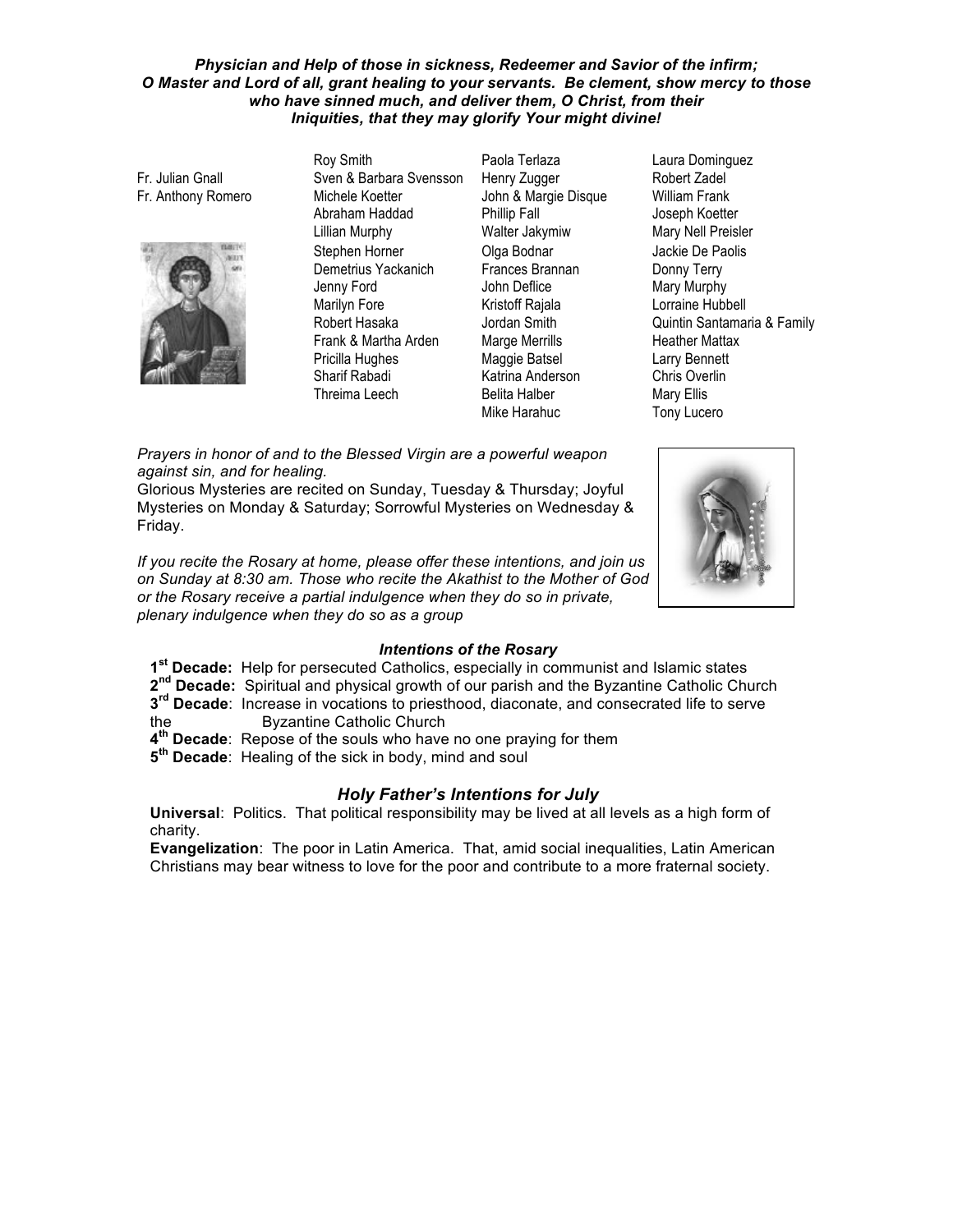

*THEOSIS Thursday, July 23 6 pm--potluck dinner 7 pm--Bible Study*

*VOCATION ICON Today: Donlin Next Sunday: Riley* 



### *Eternal!Memory*

John Robert Larkin, brother of our parishioner James Larkin fell asleep in the Lord last Monday July 6th. We offer James' Family our prayerful condolences and promise of prayers for John's eternal repose and their consolation. May God grant his servant John blessed repose and remember him forever!

# **On!EWTN**:

July 14, "St. Kateri Tekakwitha: A Pilgrimage Into Her Heart", 1 am,  $4:30$  pm, 30 minutes. Life of the first Native American saint for the United States.

# Let's Keep OUR Church and Hall Clean

Let's Neep OOR Ontiformand fram Orean<br>Let's make an effort to leave the church in good order after Liturgy by returning our books where you found them and not leaving paper in the pews. In the hall, let's leave our table clean and free from crumbs and our chairs pushed into the table. Also check for papers and crumbs on the floor around your table. There are no paid servants to clean up after ourselves. We are each servants of the Lord, and, thus, it is our loving responsibility to leave our church and hall in good condition.

| <b>DATE</b> | <b>READER</b> | <b>TROJCA</b> | <b>GREETER</b>  | HOST | <b>COUNTER</b>           |
|-------------|---------------|---------------|-----------------|------|--------------------------|
| 7/19        | Michael Wells | Ana Elisa     | Eva Schuler     | Open | Eva Schuler              |
|             |               | ™alamante     | Miles Gloetzner |      | <b>Brian Fitzpatrick</b> |

**Barbara's Hall Report:**

Well, it was the July 4th weekend, and guess who stopped by--Mr. Nobody and he brought no food. He noticed that there were quite a few weekends when he might be stopping by (with no food)! So please sign up for the social and let's keep this guy away from our Church! One good thing--there was no clean up!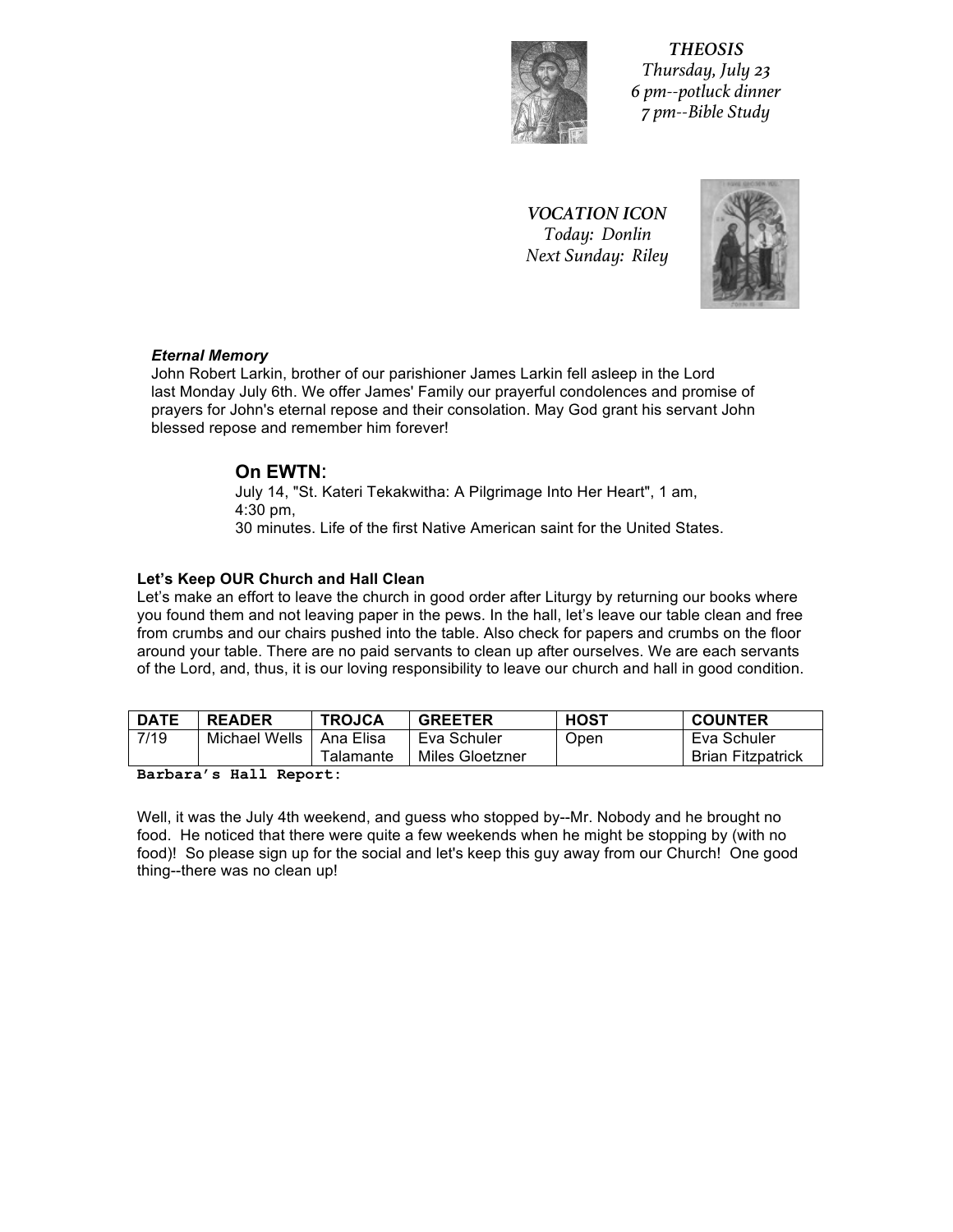### **OASIS CLASS**

Thursday, July 23, 2015, 10:30 am - 12 noon Penal Times in Ireland: the persecution of the Catholic Church by the English

# **MEN UNDER CONSTRUCTION** The 9<sup>th</sup> Annual Archdiocesan Men's Conference Saturday, August 8, 2014 Late-Registration and breakfast begin at 7:00 am; Conference at 8:00 am

### AT St. Pius X High School

Our day includes motivational talks, men's fellowship, Mass, Benediction and the Sacrament of Reconciliation available throughout the day. We are featuring nationally renowned speakers Mr. Jesse Romero and Fr. Bill Casey. Breakfast and lunch will be provided.

Jesse and Fr. Bill will present the following: Three Types of Men: Wolves, Sheep & Sheepdogs **Bullet Proof Faith** Loyal Sons of the Church: Knowing and Defending the Faith The Devil: Father of Lies, Murderer From the Beginning

The cost is \$30. Scholarships available. Open to all men, ages 18 and up (teen boys 15 and up welcome with an adult). Please register early (so that we can place a more accurate food order)!

Register at: www.mucnm.com or call 505-831-8253.

### St. Vladimir/Volodymyr, Equal to the Apostles

July 15 is the feast of Saint Vladimir the Great, the grandson of Saint Olga (about whom we read last week), and who led Kiev-Rus' into Christianity. Vladimir was raised a pagan, but desired to give his people a better religion from one of the other civilizations. He rejected Judaism and Islam, and while he had friendly relations with the Latin Church, he chose **Byzantine Christianity.** 

In 988, he was baptized, and the Christian community of Kiev was augmented by an influx of Greek missionaries, iconographers, teachers, and monks. Vladimir himself underwent a sincere conversion: he pulled down the idols of the gods, and had them dragged in the mud or burned to show the people that these were false gods with no powers. After his baptism, the great mass of Kievans followed him, being baptized in crowds in the Dnieper River.

He founded churches, monasteries, and schools, supported the work of Greek missionaries, and abolished the death penalty. He set out to be a good ruler of his nation, and ruled with compassion and justice. At his death in 1014, the common people mourned their loss of a compassionate ruler, and acclaimed him as a saint. Because of the success of his work as a missionary, the Orthodox and Catholic Churches both acclaim him as "equal to the apostles."

Because of his choice, the Byzantine form of Christianity became the foundation of modern Ukraine, Russia, and Belarus, and their Churches. This event took place before the Orthodox-Catholic split.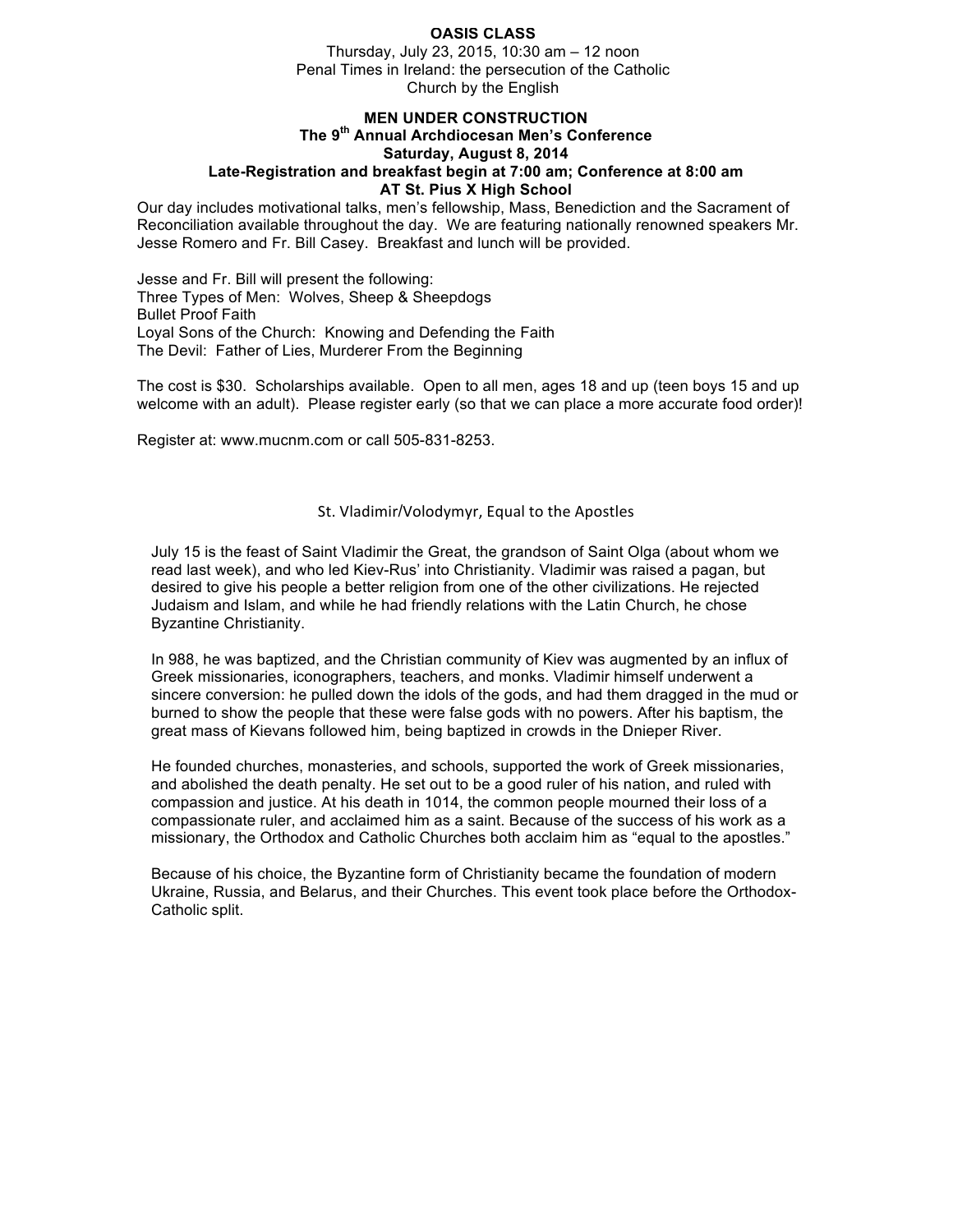### **Hidden Treasures of Byzantium**

The Santa Fe Desert Chorale will present a "divine and meditative experience" by performing Eastern sacred music from Russia, Greece, Finland, and the U.S. A special commission by Orthodox Priest and composer, Ivan Moody, will also be performed. This concert is scheduled for Sunday, Aug. 9, 4:00 p.m., at Cathedral Church of St. John, in downtown Albuquerque.

If you would like to attend, please notify Pam Pettit as soon as possible. She can inquire about reduced ticket prices if she knows how large a group plans to attend. Carpooling can be arranged.

|                        | <b>Coming Events-Mark Your Calendars Now!</b>                                                                                                |
|------------------------|----------------------------------------------------------------------------------------------------------------------------------------------|
| Sun, July 19           | <b>Blessing of Motor Vehicles</b>                                                                                                            |
| Mon, July 20           | Simple Feast of St. Elias: Divine Liturgy 6:00 PM (Blessing of<br>Motor Vehicles)                                                            |
| Thur-Sun July 30-Aug 2 | Alive in Christ Camp, Palomar, CA                                                                                                            |
| Sat-Fri, Aug 1-14      | Fasting Season in Preparation for the Solemn Feast of the Dormition                                                                          |
| Thur., Aug 6           | Solemn Feast of the Transfiguration: Blessing of Fruit after each<br>Liturgy                                                                 |
| Sat, Aug 15            | Divine Liturgy: Vigil on Wed. 6:00 PM and on Thursday at 9:00 AM<br>Solemn Feast of the Dormition of the Theotokos, Holyday of<br>Obligation |
|                        | Divine Liturgy: Vigil on Friday at 6:00 PM and on Saturday at 9:00 AM<br>Blessing of Flowers and Plants after each Liturgy                   |
| Sat, Aug 29            | Simple Feast of the Beheading of John the Baptist.<br>Divine Liturgy: Saturday 9:00 AM                                                       |

# **Bl. Paul Peter Gojdich**

Heroic bishop of Prešov, who defended and hid Jews during World War II, defended the Rusyn nationality against fascists and communists alike, refused to join Orthodoxy and paid for his loyalty to Rome and defense of our Byzantine Catholic Church in communist Czechoslovakia with his life, dying in a communist prison.

He is the patron of our Knights of Columbus Council. Israel recognized him as a Righteous Gentile at Yad Vashem for saving the lives of at least 30 Jews himself, and instructing his priests to baptize - and so save from deportation - any Jews who came to them. Up to 1,500 Jewish family members were saved this way from being sent to Auschwitz. He could have escaped prison, and been given treatment for cancer, and installed as Orthodox Patriarch of Czechoslovakia, if he would break with Rome, and he refused to do so.

He asked God for the grace to die on his birthday, July 17, and for Sacraments from a priest. On the night of July 16, another priest-prisoner was put into the bed next to his, and he heard the bishop's confession. Bishop Gojdich died the next morning, in 1950.